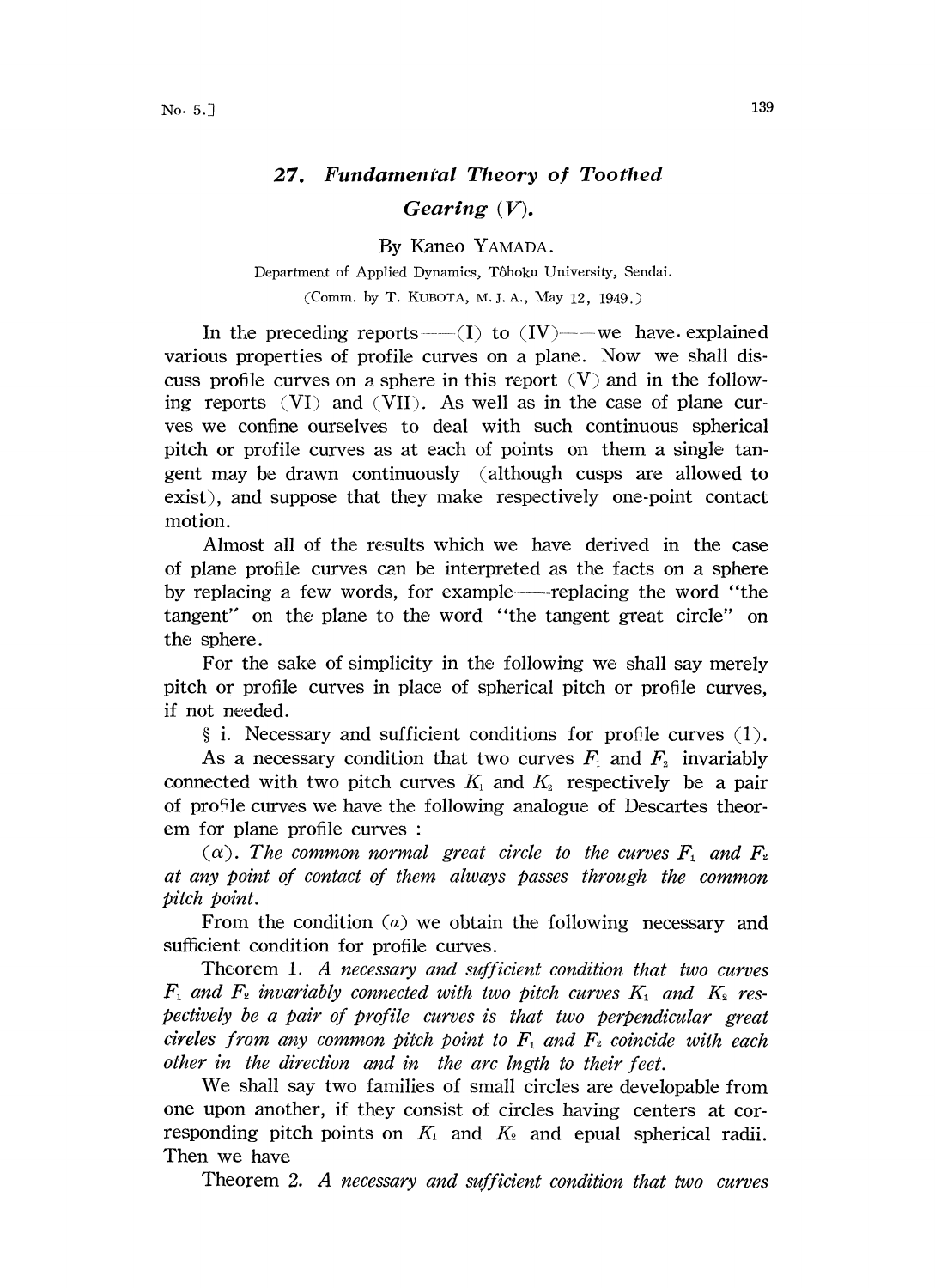$F_1$  and  $F_2$  invariably connected with two pitch curves  $K_1$  and  $K_2$  respectively be a pair of profile curves is that they be a pair of suitably chosen envelopes of two families of small circles being developable upon each other having centers on the curves  $K_1$  and  $K_2$ .

We can prove this theorem by the same process we adopted for the proof of Theorem 2 in the report (I).

From. Theorem 2 we can easily derive the following two theorems : (1). Given three curves  $K_7$ ,  $K_1$  and  $K_2$  which are all touching' at the same one point and starting from this position may roll without sliding along one another. Let  $F<sub>r</sub>$  and  $F<sub>1</sub>$  be a pair of profile curves invariably connected with the pitch curves  $K_r$  and  $K_t$ , and similarly  $F_r$  and  $F_s$  at  $K_r$  and  $K_s$ . Then  $F_1$  and  $F_s$  are a pair of profile curves having  $K_1$  and  $K_2$  as a pair of pitch curves.

(2). Given three aurves  $K_r$ ,  $K_t$  and  $K_t$  which are all touching at the same one point and starting' from this position may roll without sliding along one another. Let  $F_1$  and  $F_2$  be the roulettes drawn by the same one point C invariably connected with the curve  $K_r$  when  $K_r$ makes rolling contact motion along  $K_1$  and  $K_2$  respectively. Then the curves  $F_1$  and  $F_2$  are a pair of profile curves having  $K_1$  and  $K_2$  as a pair of pitch curves.

As necessary and sufficient conditions that a curve  $F$  invariably connected with one K of the pitch curves  $K_1$  and  $K_2$  be a profile curve, that is, there exists a curve corresponding to  $F$  which makes sliding contact motion with  $F$ , we have the following

Theorem 3. In order that a curve F invariably connected with one of pitch curves  $K_1$  and  $K_2$  be a profile curve, each of the following four conditions is respectively necessary and sufficient:

 $(\beta)$ . The curve F is an envelope of a family of small circles, each of which has its center on the curve K and touch  $F$  at one point.

 $(\gamma)$ . Two normal great circles of the curve F at any two points .on it do not pass through the same pitch point.

 $(\delta)$ . When a point runs on the curve F to a certain direction, the pitch point corresponding to it runs on the curve  $K$  also to a definite direction.

 $(\epsilon)$ . The curve F is a roulette drawn by a rolling curve and a drawing point suitably defined using K as a base curve.

Now we can again classify spherical profile curves into those of monotype, namely, positive or negative type, or of mixed type as well as the case of plane profile curves,. In the case that the curve  $F$  is particularly of monotype we have the following

Theorem 4. A necessary and sufficient condition that a curve F invariably connected with a pitch curve  $K$  be a profile curve of monotype is that  $F$  is such an envelope of a family of small circles with centers on K as each of the circles touchs F at one point and has no common point with  $F$  except the point of contact.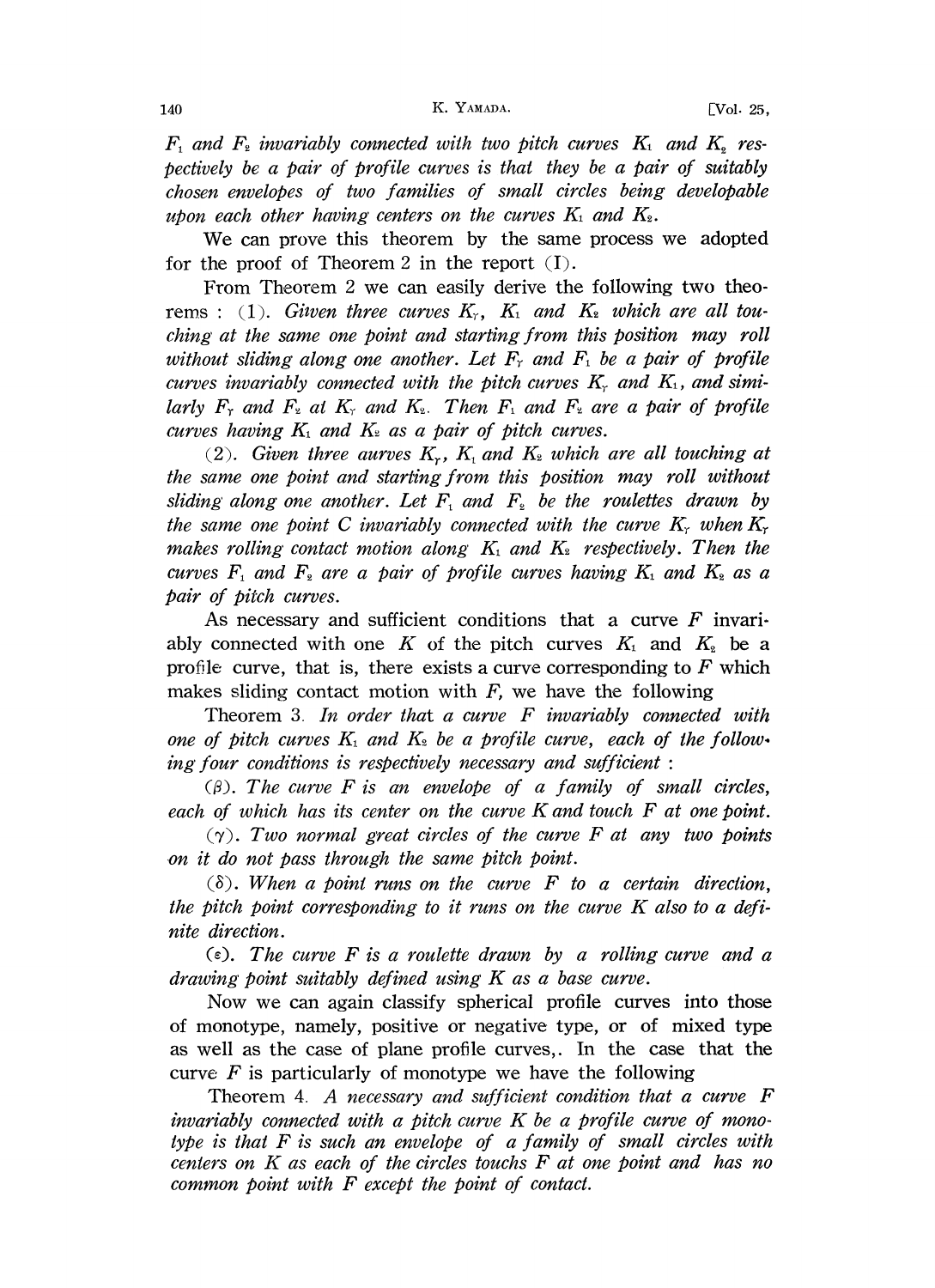## 2. Analytical representation of profile curves.

From now on we consider without loss of generality spherical curves on a unit sphere, and assume that the given pitch curve  $K$ is oriented to a certain direction, accordingly the length of any arc of K is given a positive or negative sign. The orientation of the tangent great circle to  $K$  at any point may be defined in accordance with that of K. By the tangent great circle  $T$  to K at any point  $P$  on  $K$ , the sphere is divided into two half-spheres. Now take a point  $C$  on the sphere. If  $C$  exists on the left half-sphere, we give positive sign to the length of the arc of the great circle which connects  $P$  with  $C$  on the half-sphere. If  $C$  exists on the right half-sphere, the length of the arc is negative. Referring to a pair of pitch curves  $K_1$  and  $K_2$  we shall assume that they are oriented in the same sense, that is, the common tangent great circle at every instant has same sense even if observed as a tangent great circle of  $K_1$  or of  $K_2$ .

Now suppose that a profile curve  $F$  is connected invariably with a pitch curve K. Take an arbitrary point  $P_0$  on K as origin and denote by P such a point on K as the length of arc from  $P_0$ to P is  $\xi$ . Draw the perpendicular great circle to F from P and denote its arc length from P to the foot C on F by  $\varphi$  involving its sign. Then we can represent the profile curve  $F$  by a relation

between  $\epsilon$  and  $\varphi$ .

When we denote by  $\theta$  the angle between the perpendicular great circle  $\overline{PC}$  and the tangent great circle to  $\overline{K}$  at  $\overline{P}$ , this angle  $\theta$  is in fact determined by the following relations :

(2) 
$$
\frac{d|\varphi|}{d\xi} = -\cos\theta, \quad sgn(\theta) = sgn(\varphi).
$$

If we take arbitrary two corresponding pitch points on a pair of pitch curves  $K_1$  and  $K_2$  respectively as origins on  $K_1$  and  $K_2$ then we can represent each of an arbitraily given pair of profile curves by the same equation (1).

The equation of any profile curve  $F^*$  parallel to a given profile curve F with Equation  $(1)$  is given by

(3) 
$$
\varphi^* = f^*(\xi) = \begin{cases} f(\xi) + \alpha, & \text{where } |f(\xi) + \alpha| \leq \pi, \\ f(\xi) + \alpha - sgn(f(\xi) + \alpha)2\pi, & \text{where } |f(\xi) + \alpha| > \pi, \end{cases}
$$

where  $\alpha$  represents an arbitrary constant.

We may understand Equation  $(1)$  of the given profile curve F as the expression giving the length  $\varphi$  of the arc of the great circle connecting any point P on  $K_r$  with C, where  $K_r$  means the rolling curve and C the drawing point both of which are determined for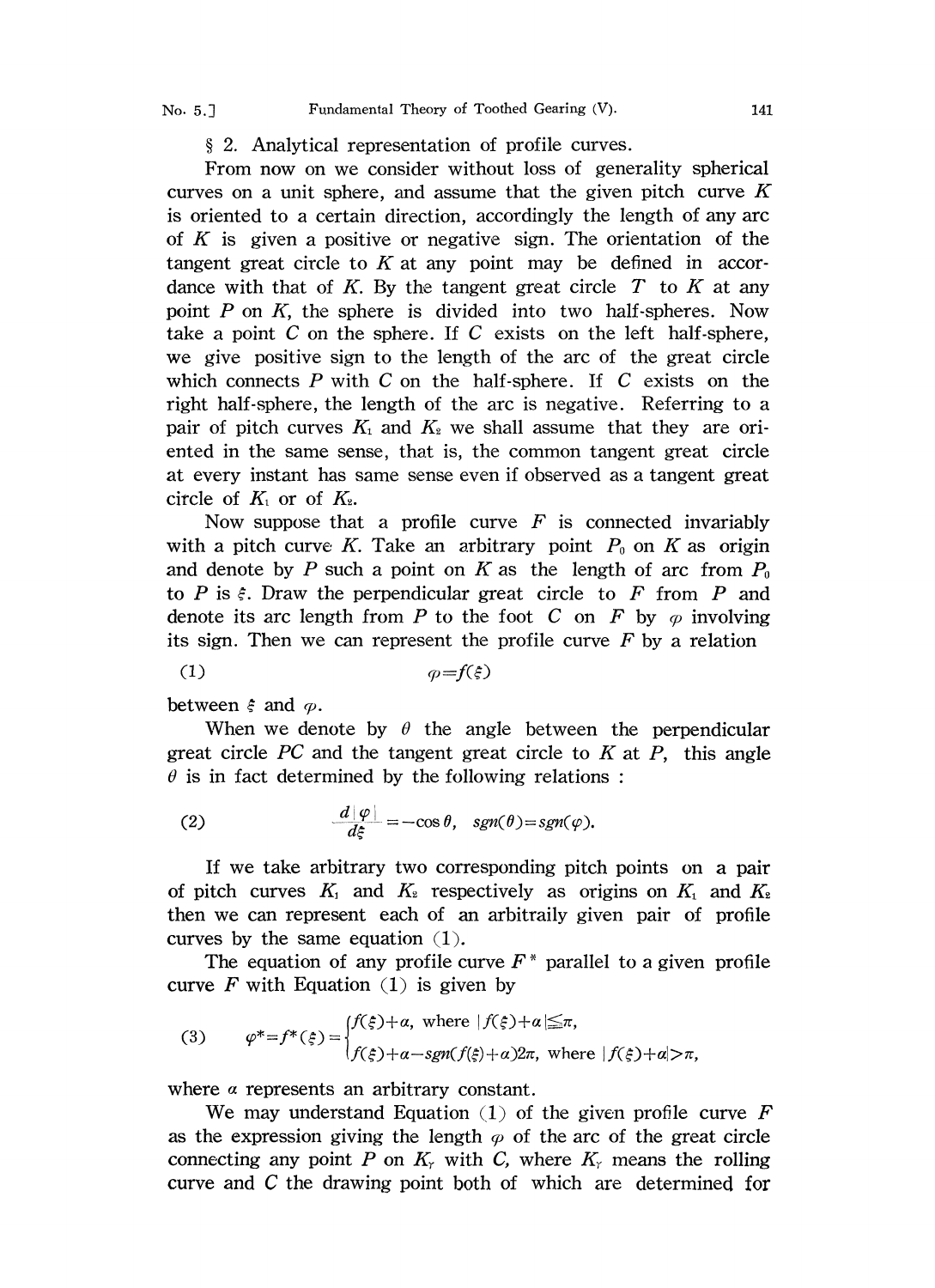F by Theorem 3. Now we can adopt the epuation  $\lambda = \lambda_r(\xi)$  as the natural equation of  $K_r$ , where  $\lambda_r$ , denotes the spherical radius of curvature of  $K_r$ . Then we have the following relations:

(2) 
$$
\frac{d|\varphi|}{d\xi} = -\cos\theta, \text{ sgn}(\theta) = \text{sgn}(\varphi)
$$

and

(4) 
$$
\frac{d\theta}{d\xi} = \frac{\sin \theta}{\tan |\varphi|} - \frac{1}{\tan \lambda_{\tau}}.
$$

The above relations are derived from the Stansky's inmovability condition in natural geometry on the sphere.

Transforming (2) and (4) we can derive the natural equation of  $K<sub>r</sub>$  in the following form:

(5) 
$$
\lambda_{\gamma} = \lambda_{\gamma}(\xi): \quad \tan \lambda_{\gamma}(\xi) = \frac{\tan f(\xi)\sqrt{1 - \{f'(\xi)\}^2}}{1 - \{f'(\xi)\}^2 - \tan f(\xi)\cdot f''(\xi)}.
$$

Conversely, if the natural equation  $\lambda_{\gamma} = \lambda_{\gamma}(\xi)$  of  $K_{\tau}$  is given at first, then we can derive Equation (1) of the profile curve  $F$  corresponding to  $K_r$  by solving the differential equation (5) for  $f(\xi)$ .

3. Necessary and sufficient condition for profile curves (2).

We take the length of arc  $\xi$  of a pitch curve K as a variable and consider a one-valued continuous function  $\varphi = f(\xi)$  which has a definite sign and differentiable twice in a given range of  $\xi$ . Then we have

Theorem  $5$  In order that a profile curve be given by the equation  $\varphi = f(\xi)$ , where  $f(\xi)$  is a one-valued continuous function which has a definite sign and is differentiable twice with regard to  $\xi$ , the arc length of a *titch curve*, it is necessary and sufficient that the inequality  $|f'(\xi)| \leq 1$  holds in the given interval of  $\xi$ .

Expressing Theorem 5 in other words we have

Theorem <sup>6</sup> Given a family of small circles with centers on a curve K whose spherical radii are given by a function  $\varphi = f(\xi)$  one-valued and differentiable twice with regard to  $\xi$ , the length of arc of K. In order that the family possesses an envlope, it is necessary and sufficient that the inequality  $|f'(\xi)| \leq 1$  holds in the given interval of  $\xi$ .

3. Path of contact.

We can define the path of contact  $\Gamma$  of a pair of spherical profile curves by the same process as in the case of plane curves (see the report (II) § 3), and represent  $\Gamma$  by a spherical polar equation

(6) 
$$
\varphi = g(\theta), \text{ sgn}(\varphi) = \text{sgn}(\theta)
$$

using an arbitrary great circle  $T_0$  as initial line and a point  $P_0$  on  $T_0$  as pole.

The path of contact  $\Gamma^*$  of the profile curve F parallel to F with the spherical distance  $\alpha$  is given by

(7) 
$$
\varphi^* = g^*(\theta) = g(\theta) + a,
$$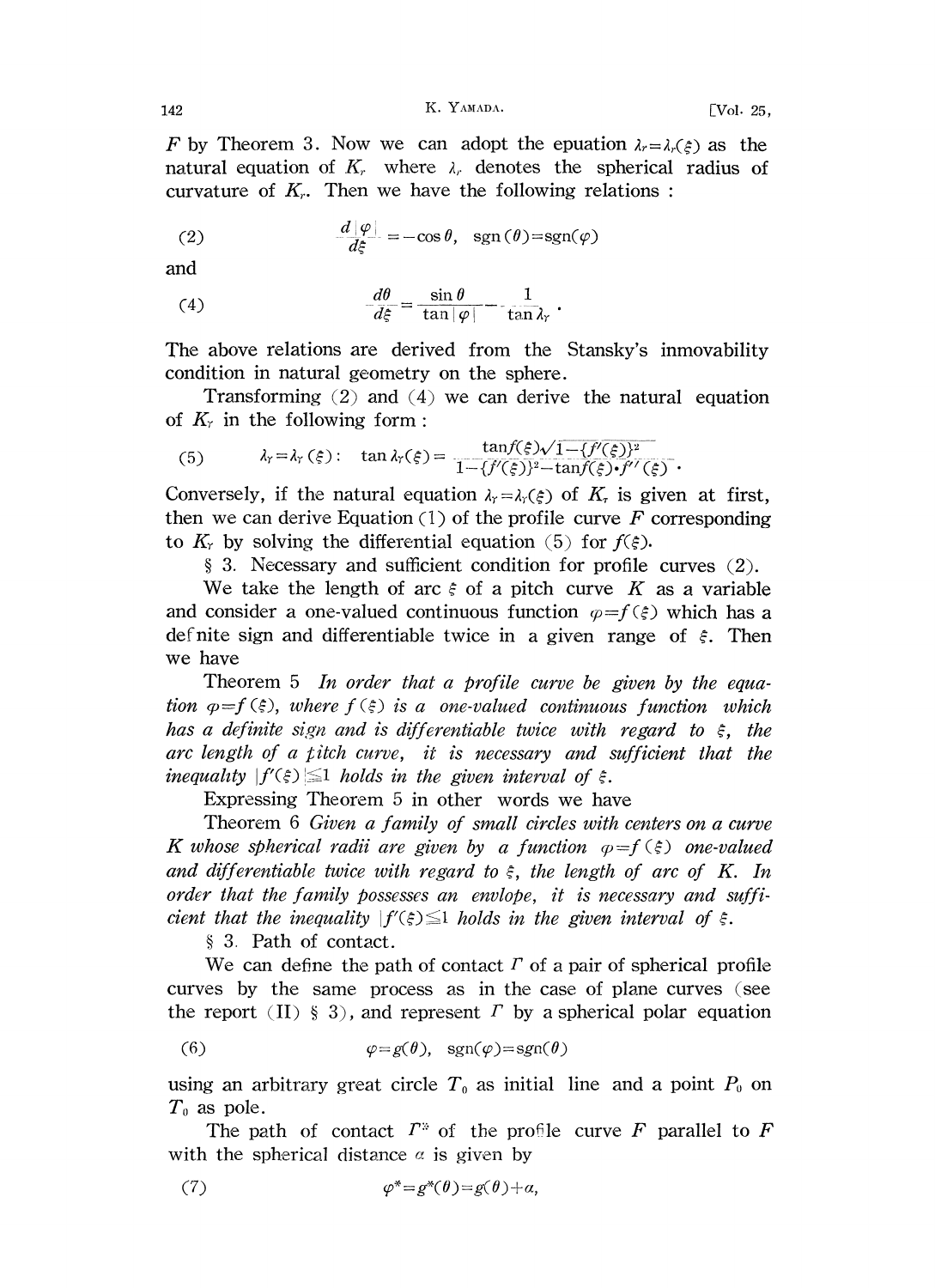No. 5.] Fundamental Theory of Toothed Gearing (V). 143

and we have

The paths of contact of two parallel profile curves are conchoid curves of each other.

Now if we give the equation of a profile curve F by  $(1)$ , Equation (6) of the path of contact  $\Gamma$  is derived from (1) and (2) by eliminating  $\xi$ . Conversely, if Equation (6) of  $\Gamma$  is given, we obtain the equation of F eliminating  $\theta$  from (2) and (6).

From now on we shall assume, without loss of generality, that  $g(\theta)$  is a continuous function with a definite sign. However, the function  $g(\theta)$  is not necessarily one-valued as regards  $\theta$ , although the function  $f(\xi)$  is so as regards  $\xi$ . As to this point the following theorems hold.

Theorem 7. A necessary and sufficient condition that the func tion  $g(\theta)$  which defines a path of contact and has a definite sign is one-valued, continuous and differentiable is that  $\theta$  is a conttinuous monotone function of  $\xi$  and consequently  $\xi$  of  $\theta$ .

Theorem 8. If the function  $g(\theta)$  which defines a path of contact and has a definite sign is one-valued, continuous and differentiable, lhen it is necessary that it is a continuous monotone function in the respective intervals belonging to the quadrant  $0<|\theta|<\frac{\pi}{2}$  or  $\frac{\pi}{2}<|\theta|<\pi$ , and conversely.

Now suppose a pair of pitch curves are given and besides a curve  $\Gamma_{\text{max}}(0)$  is taken, where  $g(\theta)$  is one-valued, continuous and differentiable and has a definite sign. Then the condition that a pair of profile curves with  $\Gamma$  as its path of contact may exist is given by the following

Theorem 9. In order that a path of contact for a pair of profile curves be given by a function  $\varphi = g(\theta)$  which is one-valued, continuous and differentiable and has a definite sign, it is necessary and sufficient that  $g(\theta)$  be a continuous monotone function in the respective partial intervaals belonging to the quadrant  $0 < |\theta| < \frac{\pi}{2}$  or  $-\frac{\pi}{2} < |\theta| < \pi$ , and the function  $\frac{g'(\theta)}{\cos \theta}$  is integrable in the whole range

Now we may understand Equation (6) of path of contact  $\Gamma$  as an expression giving the relation between  $\varphi$  and  $\theta$ , in which  $\varphi$  is the length of the segment great circle connecting any point  $P$  on the rolling curve K determined to the profile curve  $F$  with the drawing point C, and  $\theta$  is the angle between the great circle PC and the tangent great circle to  $K_r$  at P. Let  $\lambda_\gamma$  be the spherical radius of curvature of  $K_{\gamma}$  at P, then it holds:

(8) 
$$
\frac{1}{\tan \lambda \gamma} = \frac{\sin \theta}{\tan |\varphi|} + \frac{\cos \theta}{d|\varphi|}.
$$